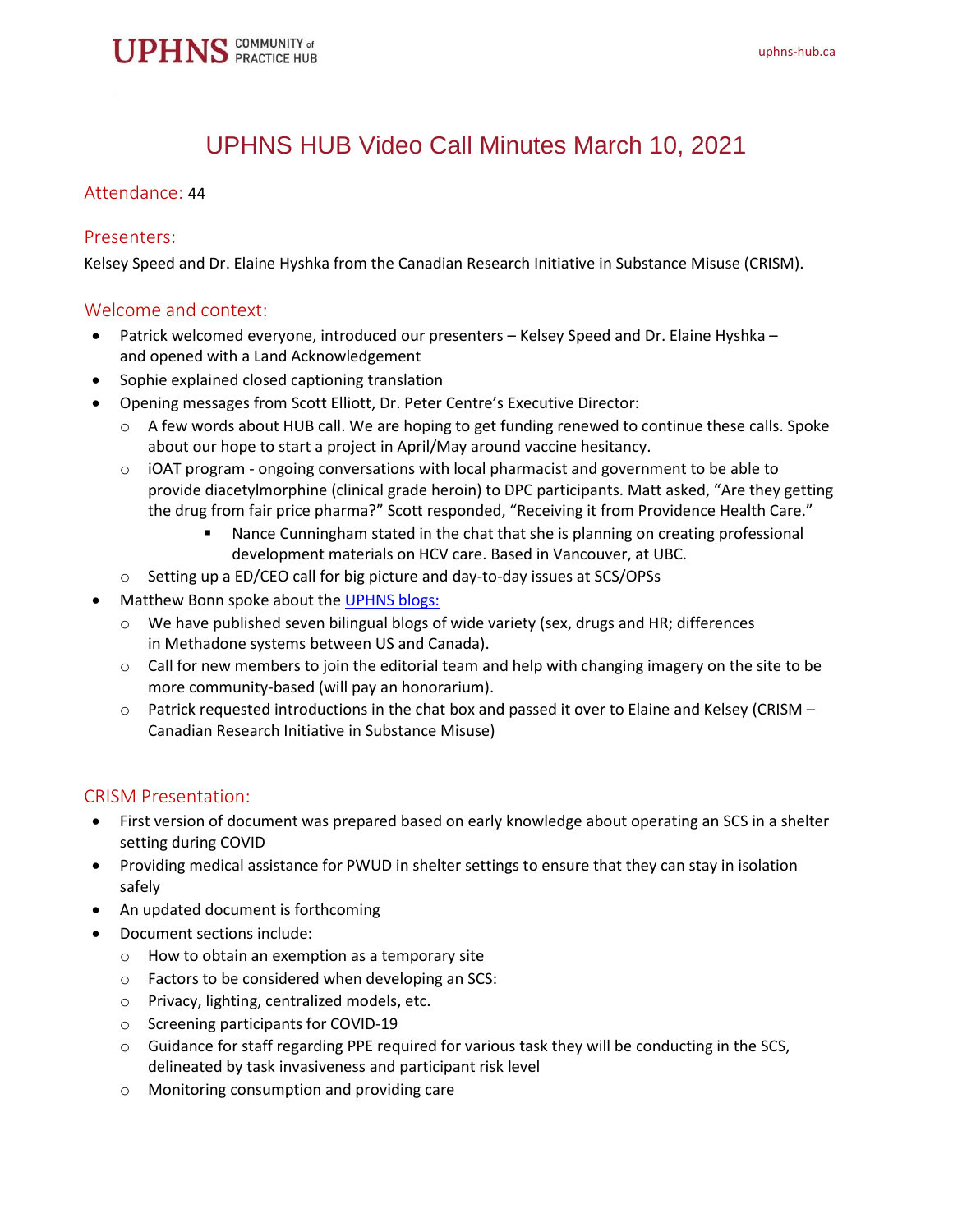- $\circ$  Responding to overdose during a pandemic; social distancing and PPE can make it difficult to recognize an OD
	- Some OD prevention procedures can be considered aerosol-producing responses
- o Staff exposure guidelines
- o Reporting and Evaluation
- o Treatment for substance use and risk of discontinuing treatment
- Created 6 infographics on topics in the document that can be found on the CRISM website
- Improvements for version 2 of the document
	- o Update the guidance based on COVID knowledge developments
	- $\circ$  Asking for feedback on improvements or changes to make this document more useful and up to date on current scientific guidance

#### Discussion:

- **Q: If the employer recommends an employee get tested, is the employer responsible for cost of test?**
	- $\circ$  A: Provincial/territorial labour laws generally govern this, but best practice is that the employer should do what they can to support employee to get tested (e.g. time off, travel expenses, etc.)
- **Q: What advice do you have for shelters who are on covid outbreak but participants need to leave the site to access a drug supply?**
	- $\circ$  A: This is addressed in the document by providing guidance for people who are isolating that are using drugs  $\rightarrow$  prescribing pharmaceutical alternatives to meet people's needs so they don't need to leave site. Now there is guidance to assess needs and prescribe accordingly
- **Q: What do you think about the CRISM guidelines (national) compared to the BCCSCU guidelines (provincial)? Is one more thorough with more practical tips for prescribers, while the other is more vague?**
	- $\circ$  A: Colleges in each district govern prescribing; it is difficult to provide detailed instructions across all provinces and territories, if CRISM puts out guidance, it is not binding. What is binding is the colleges guidelines. Our hope that this guidance continues to develop beyond the pandemic to prevent OD risk and all the other issues related to the toxic drug supply
- **Comment: It's also problematic to frame pharmaceutical alternatives as a withdrawal management tool that's tied to COVID-19.**
	- $\circ$  A: Yes, safe supply is needed in all capacity and CRISM wants to see these national guidelines beyond pandemic.
- **Q: Can you explain the document process that CRISM went through including the different peer reviews?**
	- $\circ$  A: We didn't have time to do a systematic literature review; just as well, there was not a lot of literature on substance use during a respiratory pandemic. That's why they call it a "Guidance" and not a "Guideline".
- **Q: Do you have any advice for community engagement strategies regarding preparation for a UPHNS?**
	- $\circ$  A: We shouldn't have to do a lot of community engagement to provide UPHNSs, as these are lifesaving interventions that should not be restricted based on public opinion. In Edmonton, for SCSs, they did create outreach materials. They would recommend having public-facing communication materials in multiple languages to reflect the lingual diversity in each community.
- **Q: Is it really a requirement to consult or engage with public for urgent public health need such as**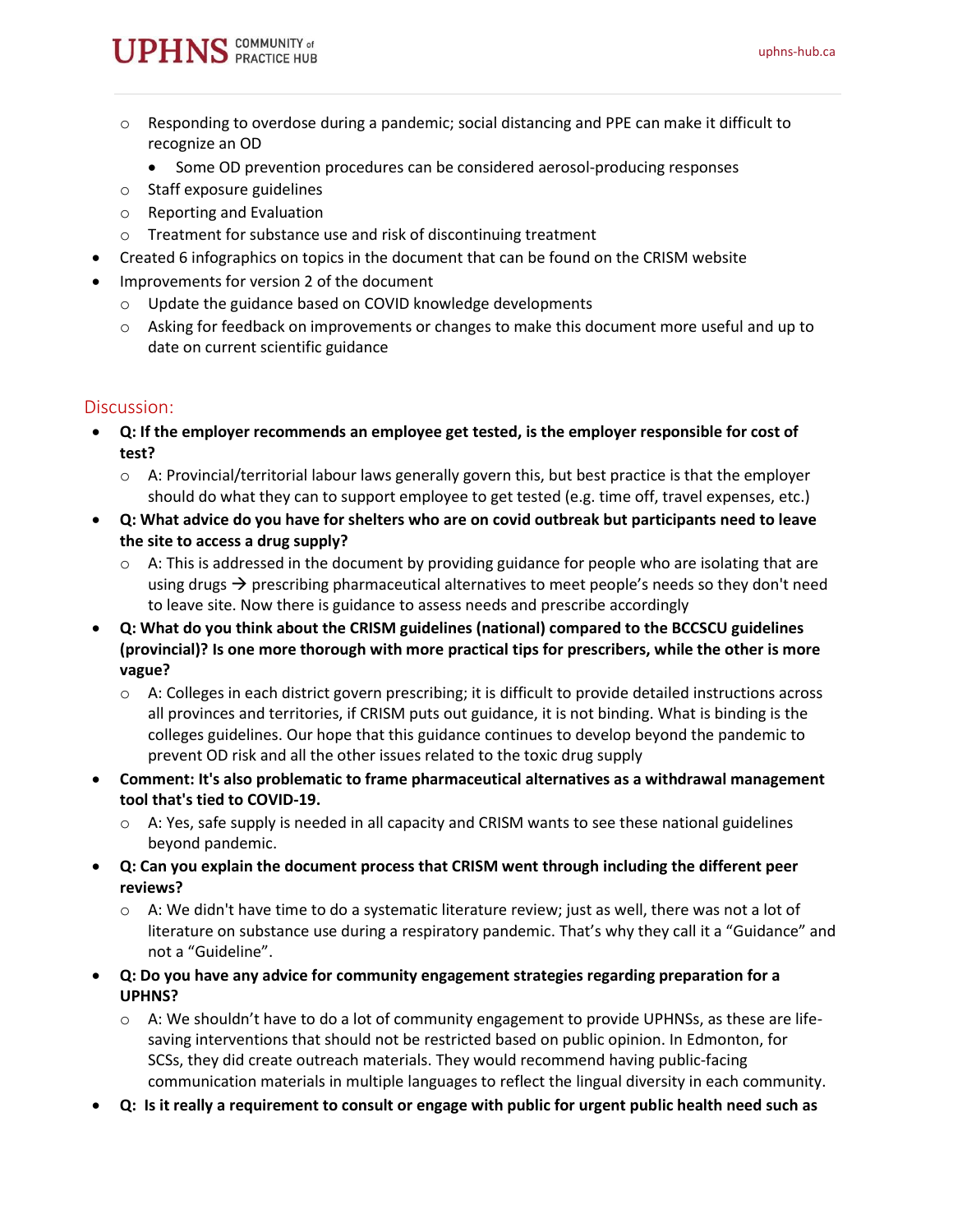#### **temp shelter?**

- $\circ$  A: It is not? If you don't have an exemption, it is not a huge barrier to set up a site. You may have to reach out to community, but it is not required. Patrick will share the recording on the presentation by Health Canada as it speaks to this process. Graeme confirmed what Matt had stated, the application process is not a robust process.
- **Q: When there is a safe supply being offered, does the client pay or are the prices similar costs to legal sources?**
	- $\circ$  A: When providing safe supply (drugs) it is almost always covered by provincial health benefits such as pharma care, OHIP, or MSP. Most sites cover people's prescriptions. Not aware of any safe supply that charges for base drugs, however, higher-grade drugs are not covered. Safe drug supplies should be budgeted for to ensure free supply of drugs. Safe drug supply should always be covered even if they don't have pharma care.
- **Comment: In NS you can get pharmacare, but it takes a lot of work to get to that place, so safe supply programs need to budget in that medication cost so people can get affordable access. Universal pharmacare would certainly help.**
- **Q: What strategies do you recommend to engage youth in shelters in using substances at a CTS/UPHNs?**
	- $\circ$  A: We don't have a clear answer for that. Traditionally, the view has been that youth should abstain from substance use, so we haven't seen the same amount of research on what works and doesn't work for youth. This is something that could be included in V2 of the document. We need to see more of a concerted effort to meet the needs of youth in regards to substance use. Sophie said there is an organization in Montreal called Head and Hands that does work around OD prevention and providing substance use equipment for young people
- **Q: In Yukon, no doctors willing to prescribe safe supply. Often, people are getting prescriptions in other provinces. Is there a way to connect people to docs in BC who prescribe from the safe supply?**
	- $\circ$  A: A potential barrier would be that most provinces regulate opioid prescriptions at a higher degree of scrutiny, so there are more conditions on who can prescribe. One way Health Canada could support the expansion of safe supply prescribing would be to consult BCCSU and organizations that have expertise to give providers confidence in prescribing. Collages should be taking ownership of the issue and figure out how to prescribe safely and effectively.

### Other comments from Chat Box:

- Need 200p for fair price in Ontario. can't afford 200p but might be in for 50p. if anyone hears of any interest in S Ontario, all eyes and ears here
- right you are Corey! post cv19 marketplace doesn't look any better than pre-cv19
- Hi Kennedy, great question there may be some background drug policy help <https://gettingtotomorrow.ca/categories/media-kit/>
- Don't get stuck in never ending engagement cycles!
- <https://crism.ca/projects/covid/>
- <https://crism.ca/projects/covidfrench/>
- Hospitals do not consult on adding services!
- We cover people's prescription coverage here at SAFER in BC while our team gets the client their ID, taxes, MSP, etc... dealt with. Nobody ever pays